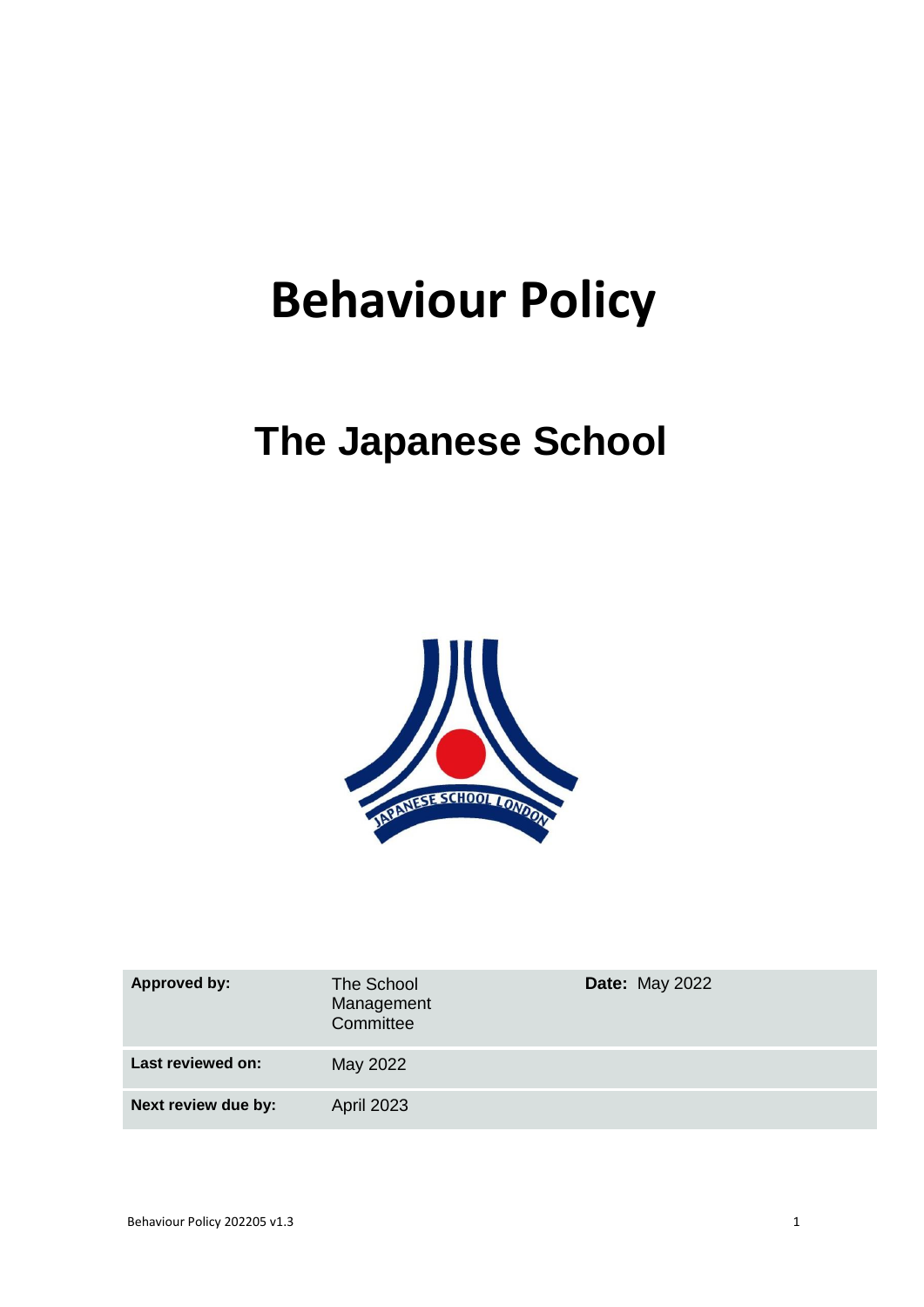| <b>Version Number</b> | <b>Modified By</b> | <b>Modifications Made</b> | Date            | Status* |
|-----------------------|--------------------|---------------------------|-----------------|---------|
|                       |                    |                           | <b>Modified</b> |         |
| 1.1                   | ΚN                 | Update format.            | 17/12/2020      | Final   |
| 1.2                   | ΚN                 | Update                    | 01/04/2021      | Final   |
| 1.3                   | КO                 | Update                    | 09/05/2022      | Final   |
|                       |                    |                           |                 |         |
|                       |                    |                           |                 |         |
|                       |                    |                           |                 |         |
|                       |                    |                           |                 |         |

Draft, Revised, Final, etc.

### **Contents**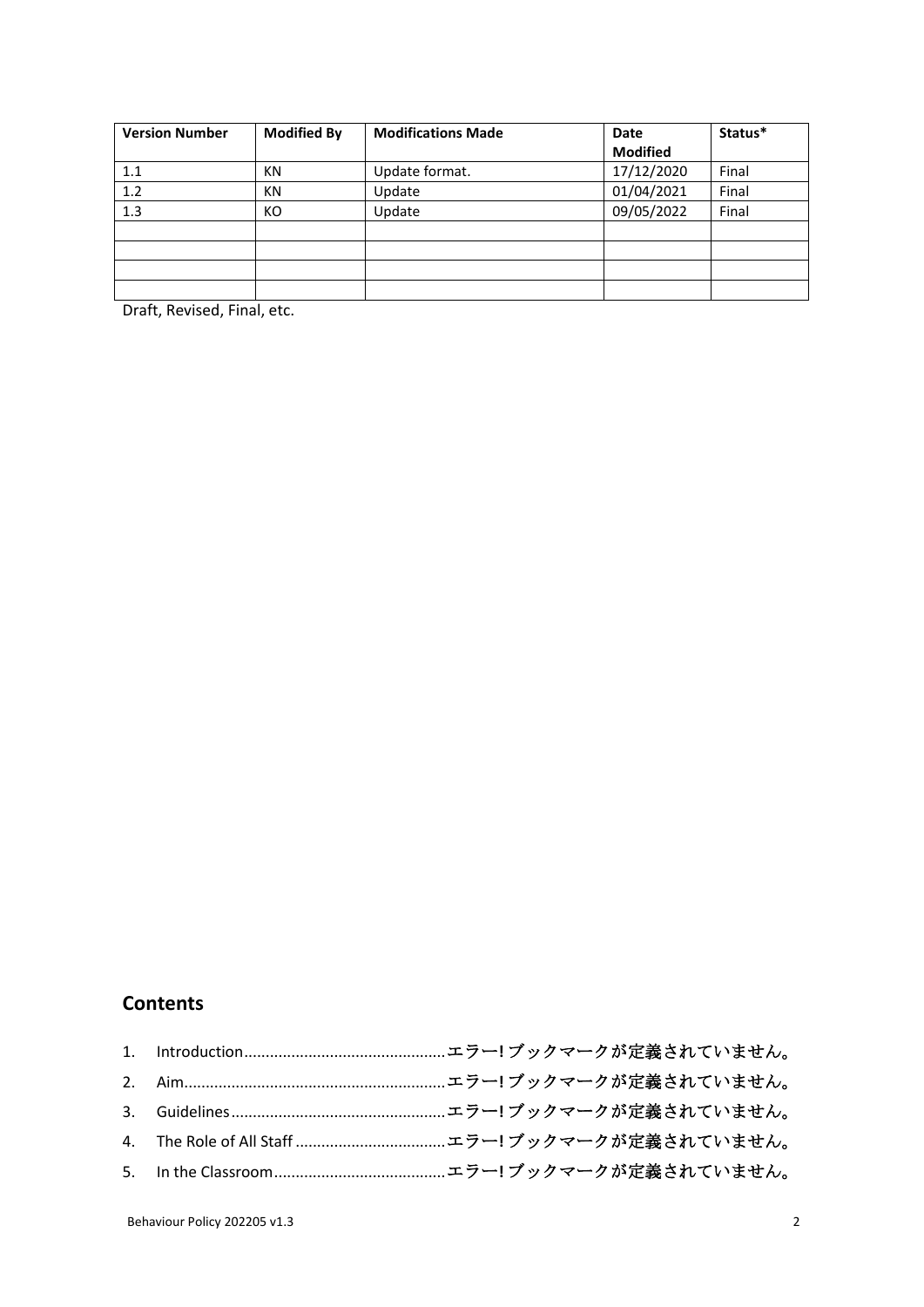#### **Introduction**

This policy sets out the standards of behaviour required of pupils attending The Japanese School (The School).

In following these guidelines staff should always maintain a sense of proportion, apply common sense to situations and promote the highest of standards in their own behaviour and that of the pupils.

#### **Aim**

All pupils should be polite, helpful and considerate; they should behave sensibly and with sensitivity towards others.

Good behaviour in lessons is essential for pupils to learn successfully and behaviour that inhibits learning in lessons will not be tolerated. The very highest standards of conduct are expected and insisted upon, not only in the School building and during lessons, but trips and visits.

Good behaviour is promoted at the School in a number of ways and there is a strong pastoral ethos at the School, which encourages positive moral, social and spiritual attitudes Members of staff are expected to act as positive role models, as senior pupils.

This policy applies to all pupils when they are on the School premises, or in the care of the School in any way; on journeys to and from School, on School trips or during School-related activities at any time; during online activities associated with the School; it includes conduct that may occur away from School that affects the welfare of a member or members of the School community or which brings the school into disrepute.

#### **Guidelines**

The school premises should be maintained to promote pupils' pride in their environment, appropriate behaviour around the building and respect for the fabric of the school.

The quality of the curriculum and classroom experience will significantly affect behaviour and all staff must accept responsibility for promoting the highest of standards.

The school should ensure that all aspects of equal opportunities permeate the work delivered by teachers. This work should promote respectful and tolerant behaviour.

The school has high expectations of the pupils where serious and consistent hard work is the norm.

This hard work should be rewarded by a sense of achievement as well as success in examinations.

Beyond the classroom, high standards of behaviour are also to be expected on all enrichment and extra-curricular activities, including trips.

#### **The Role of All Staff**

**All staff** should:

- Be aware that gender, race, social background and culture stereotypes and assumptions should be guarded against when dealing with pupil behaviour.
- Be alert to signs of bullying and harassment and act swiftly and firmly in accordance with the school policy.
- Give the pupils the opportunity to take responsibility for promoting good behaviour.
- Make full use of the rewards system which involves teachers' praises and encouragement for pupils of all abilities both for academic and other achievements.
- Positively reinforce good behaviour and marginalise poor behaviour by both verbal and written recognition.
- Ensure that the school offers a welcoming environment for all visitors who have a right to be at school.
- As for a sanction, the school has no exclusion. If any concerns on, communicate with